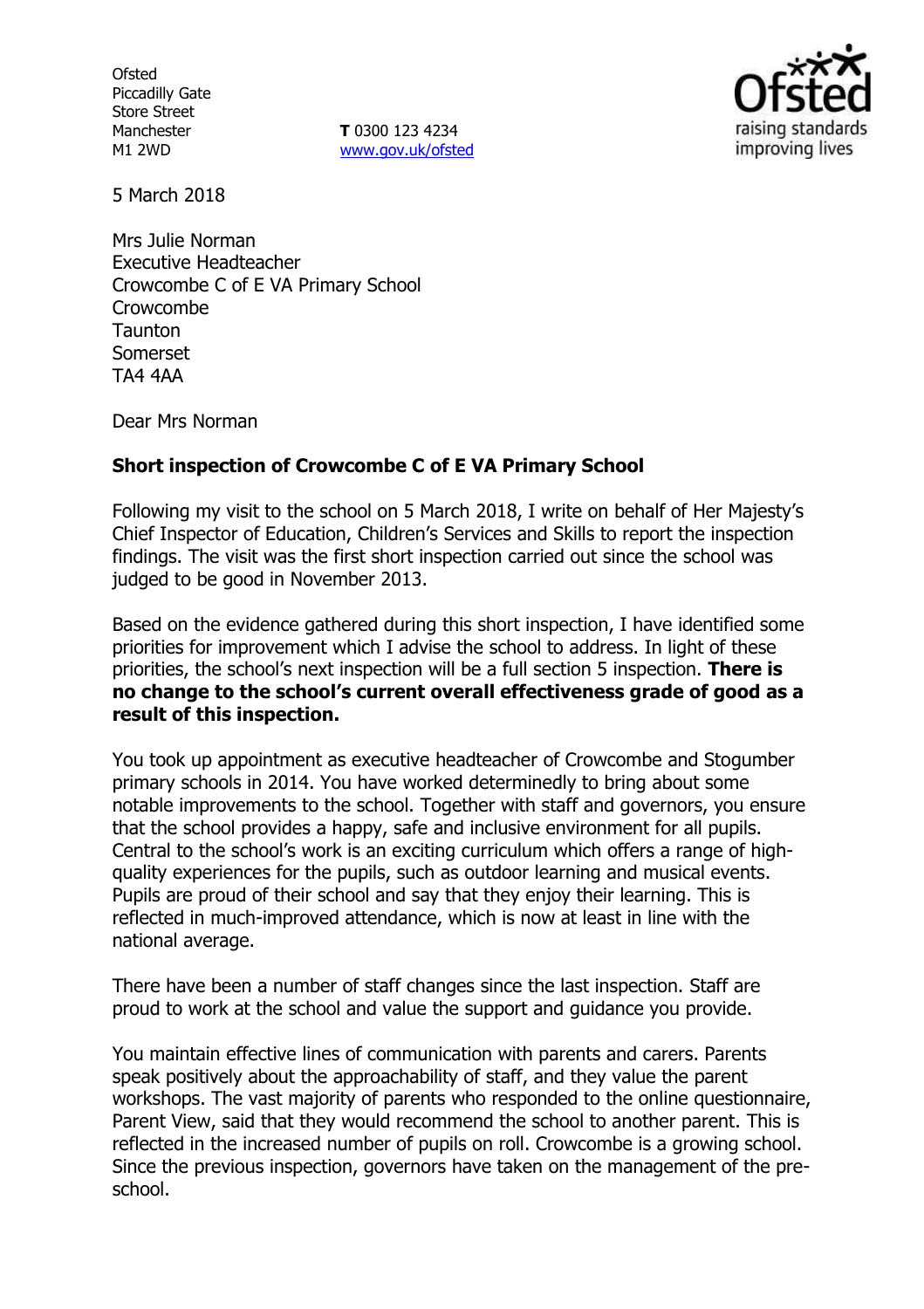

At the previous inspection, you were asked to make improvements to pupils' writing. Your work in this respect has been successful in part. Teachers ensure that there are plentiful opportunities for pupils to write for a range of purposes. Pupils' attitudes towards writing have improved. However, you rightly recognise that common errors in spelling, punctuation and grammar, particularly in key stage 2, are still barriers for some pupils to make the progress they are capable of.

# **Safeguarding is effective.**

You and your team have created a strong culture of safeguarding in the school. Pupils' well-being is a priority. The school's arrangements for checking that staff are suitable to work with children are thorough. Staff understand and follow the school's procedures to keep pupils safe, and are vigilant in reporting concerns. You keep comprehensive records, work closely with external agencies and are quick to challenge where necessary. Your uncompromising drive ensures that pupils and their families receive the support they need.

Staff know pupils well and are quick to provide support to help them overcome personal difficulties. Pupils are well supported, and the school provides high-quality pastoral care, including for pupils who join the school late in key stage 2. Consequently, pupils settle into school routines quickly. Pupils say that they feel safe and they know how to keep themselves safe. They are confident that bullying rarely happens. Pupils express confidence in all staff to deal with any worries or fallouts that may occur. In addition, they find the online system for reporting any concerns to teachers helpful. Pupils' behaviour closely reflects the school's values, showing tolerance, respect and kindness.

### **Inspection findings**

- My first key line of enquiry focused on the effectiveness of teaching, learning and assessment in mathematics, particularly for middle- and high-attaining pupils. This is because, over the last two years, no pupil at key stage 2 has achieved the higher standard in mathematics. The leader for mathematics is passionate about her subject and has taken action to support teachers to improve their subject knowledge and planning. She has introduced an approach which is starting to more rapidly develop pupils' calculation skills.
- The governing body makes appropriate use of expertise to check on the school's work to improve outcomes in mathematics. However, the current action plan is not sufficiently linked to pupils' outcomes. Consequently, it is difficult for leaders and governors to ascertain the impact of actions to improve. The mathematics leader has worked with a local authority adviser to review the improvement plan in mathematics. We agreed that there is still some work to do to ensure that plans are sufficiently robust to enable leaders and governors to respond promptly to relative weaknesses.
- Work that we looked at in pupils' books showed that sometimes teachers do not move pupils' learning on quickly enough. Sometimes pupils repeat activities unnecessarily. Consequently, their progress slows. The school's information on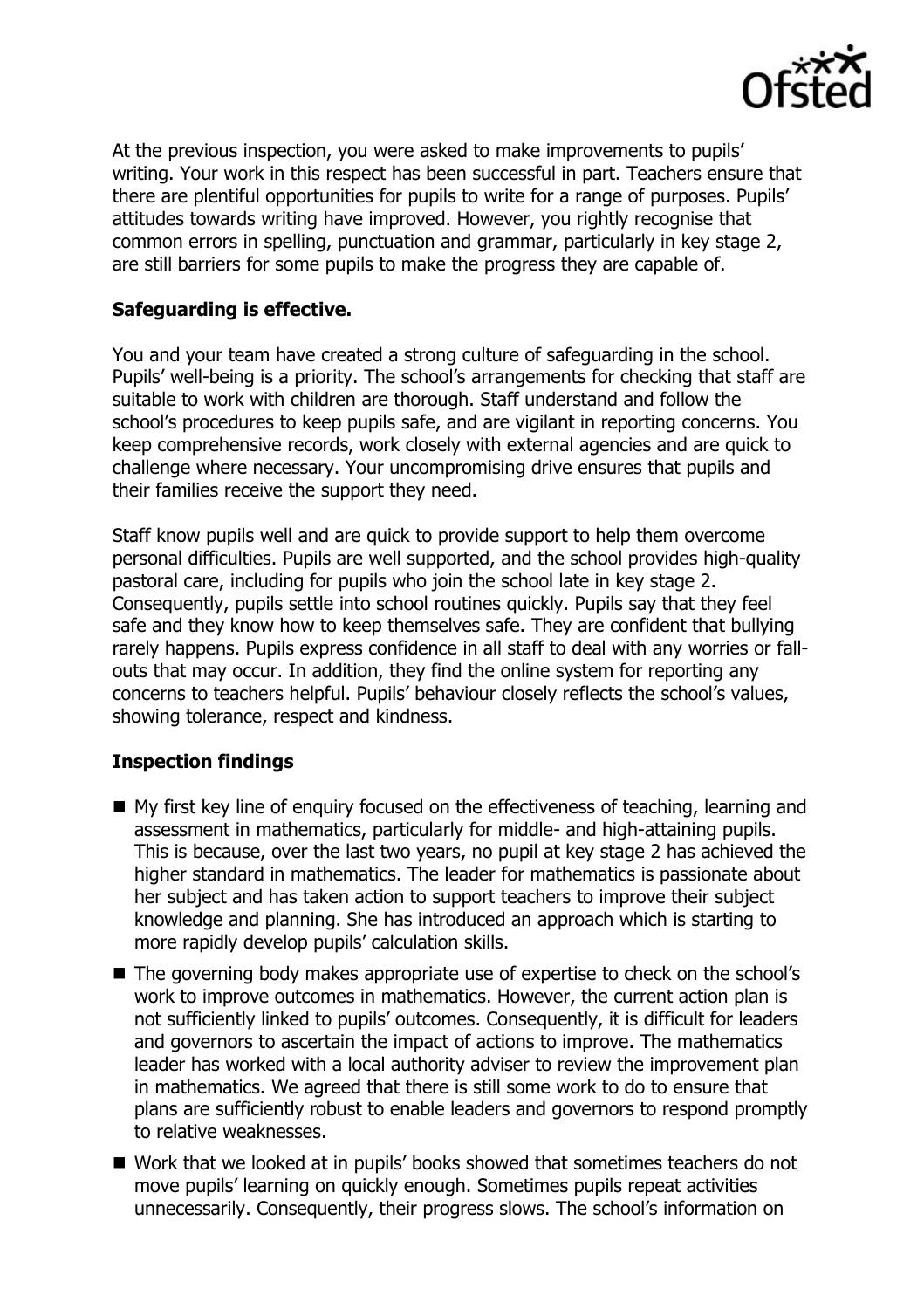

pupils' progress over the last year is showing encouraging signs of improvement for some pupils. However, the work to develop pupils' mathematical thinking, reasoning and problem-solving is not yet consistent across key stage 2. As a result, some middle-attaining and the most able pupils are not challenged sufficiently to reach the highest standards.

- Next, I looked at the effectiveness of the teaching of writing. Historically, boys have not achieved as well as girls in writing at both key stages 1 and 2. Work in current pupils' books shows that this remains an area for leaders to continue to focus on.
- Leaders have previously identified spelling, punctuation and grammar as an area to develop. The new leader for English, who joined the school in September 2017, has implemented a new approach to teaching spelling. We agreed that it is too early to see the impact of this work.
- $\blacksquare$  Pupils' work in books across key stages 1 and 2 shows that, although boys reached the expected standard in their phonics checks, they do not consistently apply this knowledge in their writing. Inaccuracies are more prominent across key stage 2. As with mathematics, we agreed the school needs to refine plans so that they are more closely focused on evaluating the effectiveness of actions in light of the impact they have on raising pupils' outcomes.
- Teachers are beginning to provide more opportunities for pupils to write in different subjects of the curriculum so that pupils can practise and apply their skills more regularly and readily. This is helping pupils to develop a rich vocabulary and choice of language to engage the reader. However, leaders recognise the need to raise expectations to improve the technical aspects of boys' writing in particular.
- $\blacksquare$  Finally, I looked at the provision to support those pupils who have special educational needs and/or disabilities. Leaders demonstrate a strong commitment to removing barriers to learning. This work is most successful in the support for pupils who have social and emotional needs. In addition, the school's investment in an assistant who supports pupils' emotional literacy has proved effective. Consequently, pupils feel safe, develop in confidence and are ready for learning.

### **Next steps for the school**

Leaders and those responsible for governance should ensure that:

- $\blacksquare$  plans for improvement are linked sufficiently to precise information gained from tracking pupils' progress so that leaders and governors can gauge the effectiveness of actions and make swift changes where necessary to increase rates of pupils' progress
- $\blacksquare$  there is consistency in the teaching of mathematics across key stage 2 which is precisely matched to pupils' needs, to ensure that more middle- and high-prior attaining pupils make the progress they should
- $\blacksquare$  the teaching of spelling, punctuation and grammar continues to improve so that a greater proportion of pupils, particularly key stage 2 boys, write with the